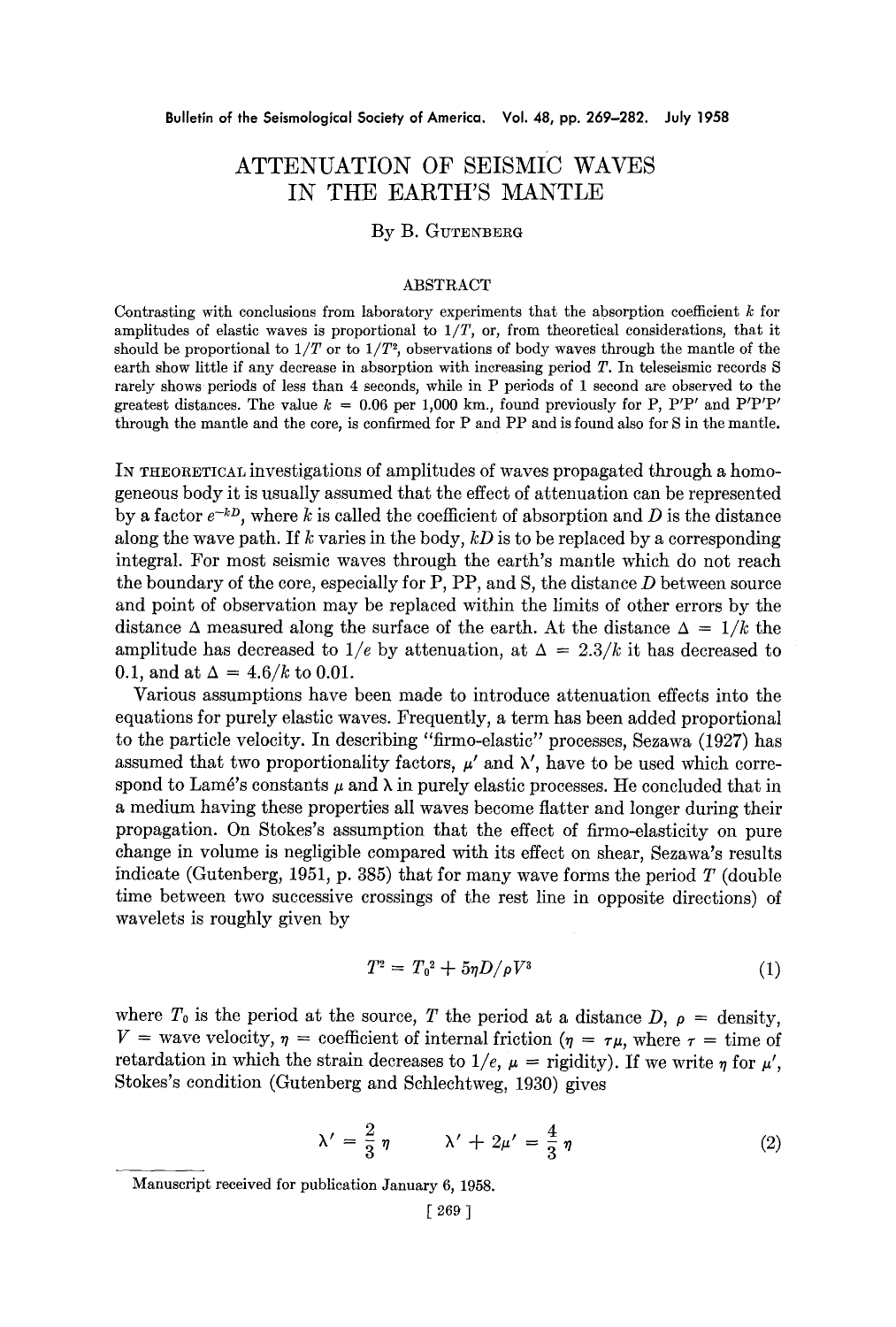Arakawa (1931) and Sezawa and Kanai (1938) calculated k assuming that  $\lambda'$ and  $\mu'$  do not depend on T. If we introduce  $\eta$  from (2) in their equations, for plane longitudinal waves (velocity  $V$ ) excluding the neighborhood of the source,

$$
k = \frac{2\pi^2(\lambda' + 2\mu')}{\rho T^2 V^3} = \frac{8\pi^2 \eta}{3\rho T^2 V^3}
$$
 (3)

and for plane transverse waves (velocity  $v$ )

$$
k = \frac{2\pi^2 \mu'}{\rho T^2 v^3} = \frac{2\pi^2 \eta}{\rho T^2 v^3}
$$
(4)

Assuming that  $T_s/T_p = 2$  and  $V^2$ :  $v^2 = 3$ , k is about equal for the two wave types. Numerical results based on Sezawa's theory for Rayleigh waves have been published by Caloi (1950). A more general theory was given by Hardtwig (1952), who also concluded that the waves should become longer as they are propagated. In practically all theories for propagation of waves in absorbing solids it is found that the wave velocities do not differ noticeably from those calculated for purely elastic waves.

Ricker (1943, 1953) has based his "wavelet theory" on assumptions similar to those of Sezawa; he found that wavelets should get longer during their propagation and that for relatively long, plane longitudinal waves,  $k$  is given by equation (3).

Förtsch (1956) has pointed out that on the basis of laboratory experiments the absorption coefficient in relation to the group wave length is nearly independent of frequency and the same for all wave types. He found that good agreement between theory and observations can be achieved if, in fundamental equations, to the expressions for purely elastic forces, terms for frictional forces are added which he assumes to be proportional to the absolute value of all acting forces ("Coulomb-friction"). Knopoff (1956) introduced a term describing sinusoidal motion into a differential equation of motion for a medium possessing solid friction. On his assumptions the damping coefficient of sinusoidal waves is given by

$$
k = \pi / QTV \tag{5}
$$

Equation (5) also holds for a pulse, if  $Q \gg 1$ .

Most laboratory experiments indicate that, as in equation  $(5)$ , k is approximately proportional to  $T^{-1}$ : Kimball and Lovell (1927), Wegel and Walther (1935), Birch and Bancroft (1938), Born (1941), Collins and Lee (1956), Lomnitz (1957), Press and Healy (1957). If equation (5) holds, the logarithmic decrement  $\delta$  of vibrations in a given material and the dimensionless constant  $Q = \pi/\delta$  do not depend on the period, and

$$
Q = \frac{\pi}{\delta} = \frac{\pi}{kT V} = \text{constant} \tag{6}
$$

Knopoff (1956) found that in materials with  $Q \gg 1$ , the width T of a pulse is given by

$$
T = D/(VQ) \tag{7}
$$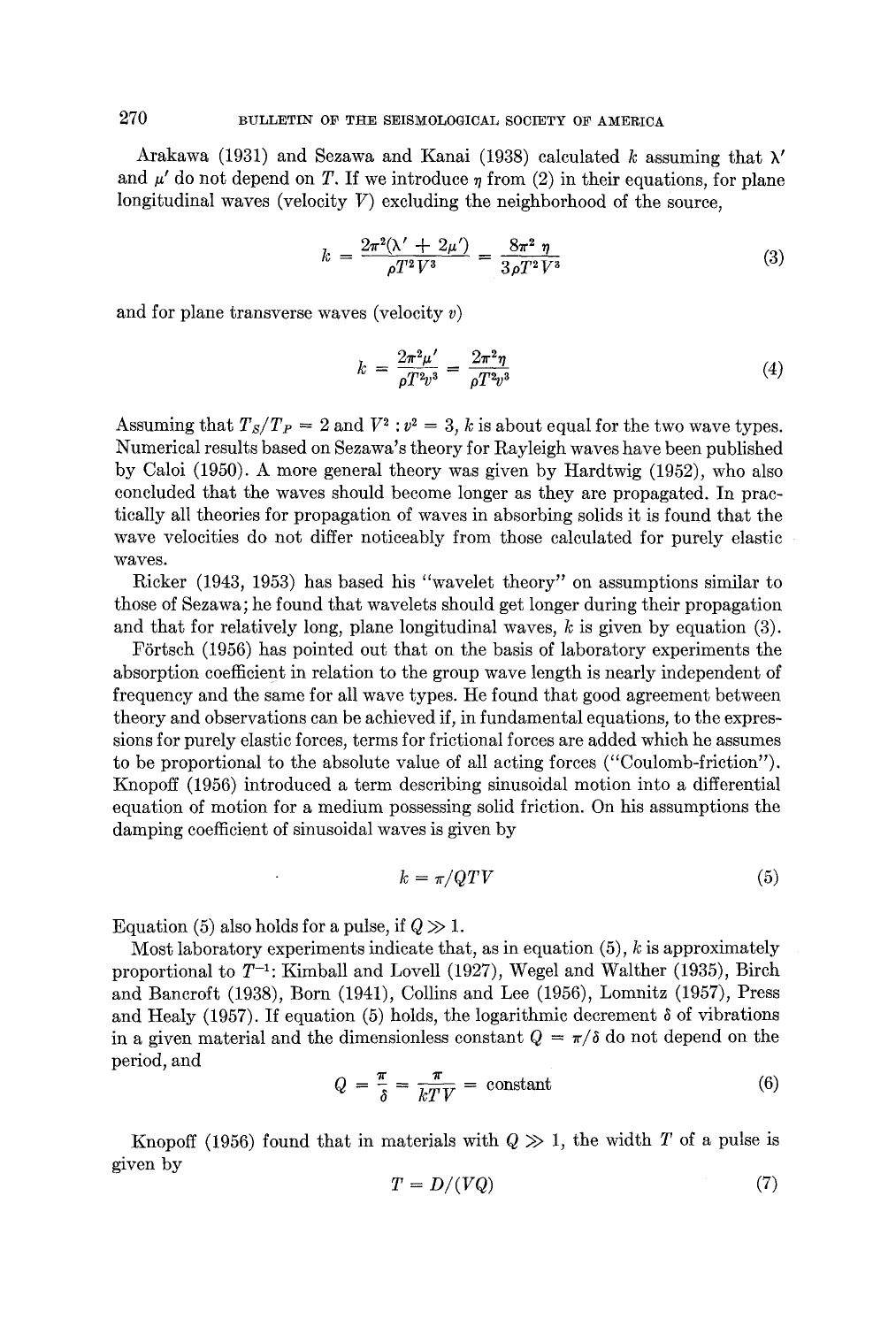and thus should increase proportional to the distance D. On the basis of a theory by Newlands (1954), Knopoff found for k equations similar to (3) and (4). However, if Q is constant,  $\mu'$ ,  $\lambda'$ ,  $\eta$ , and  $\tau$  depend on T. On Sezawa's assumptions,  $\tau$  is found to be of the order of 0.001 sec. (Gutenberg, 1951, p. 385) and is assumed to be independent of T. Experiments using vibrations with periods much smaller than  $\tau$  do not show the markedly smaller amplitudes to be expected, if Sezawa's assumptions are correct. On the other hand, if k is proportional to  $T^{-1}$  and if  $Q \gg 1$ , roughly

$$
r = \frac{T}{2\pi Q} \tag{8}
$$

which is always a small fraction of T.

Period (see.) Q Author Wave type k (a) Love  $100\pm$ 0.1 7O lutenberg (1924)... Rayleigh 20 0.2 200 ~utenberg (1945a) 140 0. 036 150 Ewing and Press  $(1954)$ .................. Rayleigh 150 Ewing and Press  $(1954)$ .................. Rayleigh 215 O. 022 (b) 1,300 lutenberg (1945b, p. 58). P, PKP  $4\pm$ 0.06 P, PP 2 0.06 2,500 Gutenberg (present paper)............... 400 P, PP 12 0.06 Gutenberg (present paper)................ Gutenberg (present paper)................ S 12 0.06 700 Gutenberg (present paper)............... S 24 0.06 400 S 11 (0.09)  $\leq 500$  $Press (1956) \ldots \ldots \ldots \ldots \ldots \ldots \ldots$ 

TABLE **1** 

ABSORPTION COEFFICIENT  $k$  (PER 1,000 KM.) for AMPLITUDES, AND CORRESPONDING ORDER OF MAGNITUDE OF  $Q$ ; (a) FOR SURFACE WAVES, (b) FOR BODY WAVES.

Physical theories to account for equation  $(6)$  have been suggested by Förtsch (1956) and by Knopoff and MacDonald (1957). Only relatively simple assumptions lead to equations which can be used for numerical calculations. The selection of the most appropriate theory among the many possible must be based on the observations for a given problem.

In experiments, frequently with vibrating rods, frequencies are used which are appreciably higher than those occurring in earthquake waves. Some theories (e.g., Rieker, 1943) indicate that waves with relatively low and high frequencies may behave differently, However, values of Q found from laboratory experiments (Birch, 1942), especially  $Q = 150 \pm 50$  for granite in the frequency range 140 to 1600 cycles/see. (Birch and Bancroft, 1938), are of the same order of magnitude as those found for earthquake surface waves with periods of 20 to more than 200 seconds (table 1,  $a$ ). This may indicate that at least in the earth's crust  $k$  is approximately proportional to  $T^{-1}$ . On the other hand, Karnik (1956) combined data for Rayleigh waves with periods of between 0.001 ( $k = 200$  per km.) and 200 sec. ( $k = 0.00002$ ) per km.) and found that all data can be represented fairly well by

$$
k = 0.017 \ T^{-1.42} \tag{9}
$$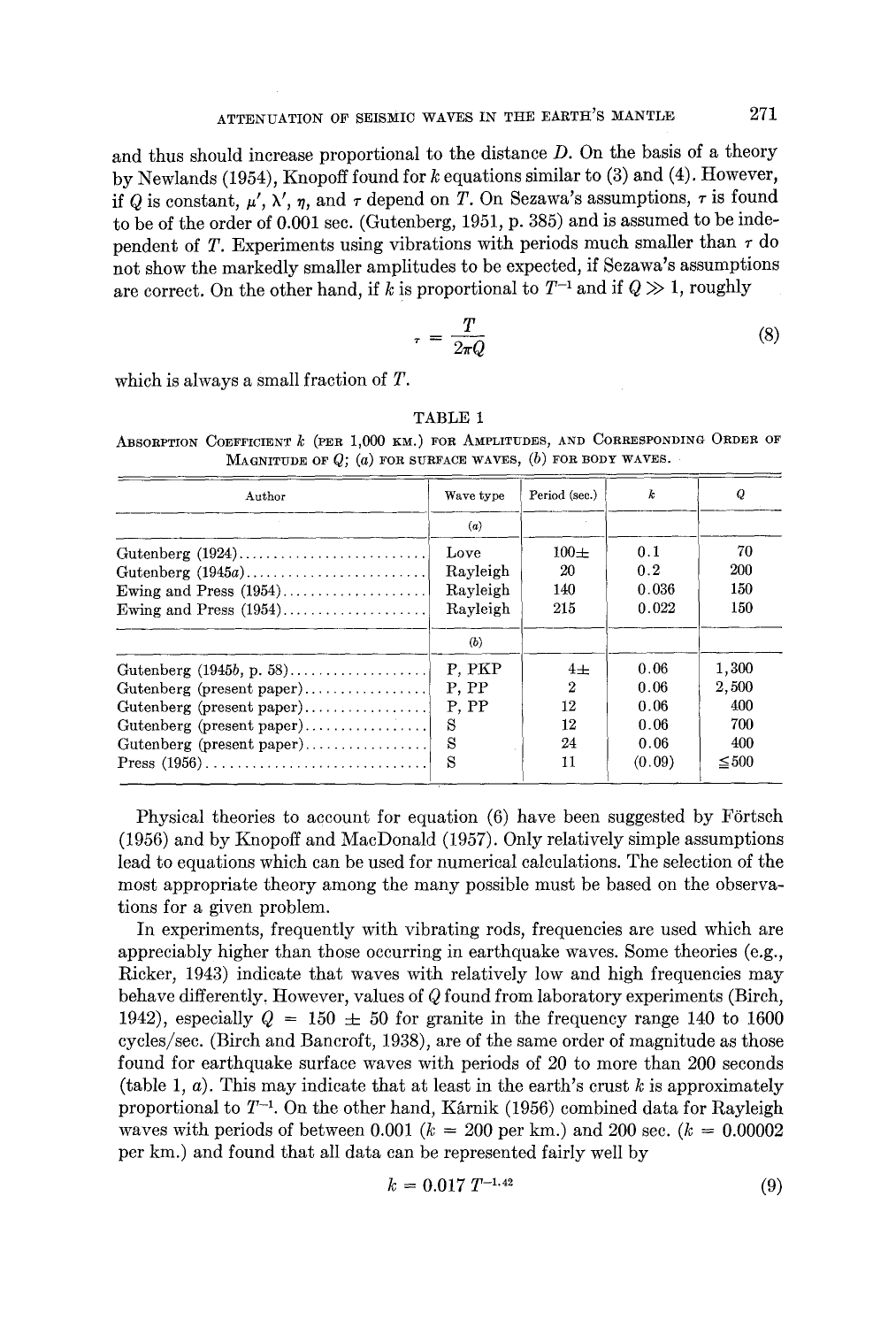A few selected data for body waves are given in table 1, b. Gutenberg (1945b) has found  $k = 0.12 \pm 0.02$  per 1,000 km, for the absorption of the energy ( $k = 0.06$  for amplitudes) in P, P'P', and P'P'P' with periods of 2 to 6 seconds. The greatest distances D are about 40,000 km. for  $P'P'P'$ . There are no noticeable differences in  $k$  or  $Q$  between longitudinal waves through the mantle and those through the core.



Fig. 1. Residuals of  $A = m - \log(a/T)$  as function of T. Observed values are based on reported ground amplitudes a in microns and periods T in seconds for earthquakes of unified magnitude m (average of all stations for a given shock); average values are taken from Gutenberg and Richter  $(1956, p. 8)$ . Top: vertical components of P; bottom: horizontal components of S.

The data for S by Press (1956) in table 1, b are based on amplitudes of transverse waves reflected at the earth's core. Table 1, b indicates that for longitudinal waves with periods of less than 10 seconds in the mantle or in the core and for transverse waves with periods of less than 20 seconds in the mantle,  $Q$  is appreciably greater than for surface waves with periods of 20 seconds or more.

To study the effect of the period  $T$  on the attenuation of the amplitudes  $a$  of  $P$ , PP, and S waves in the earth's mantle, residuals of  $A = m - \log (a/T)$  of shocks of magnitude m, recorded at distances  $\theta$  of 30° to 105° for P and S and up to 165° for PP have been plotted as function of  $T$  in figures 1 and 2,  $b$ . Reports of amplitudes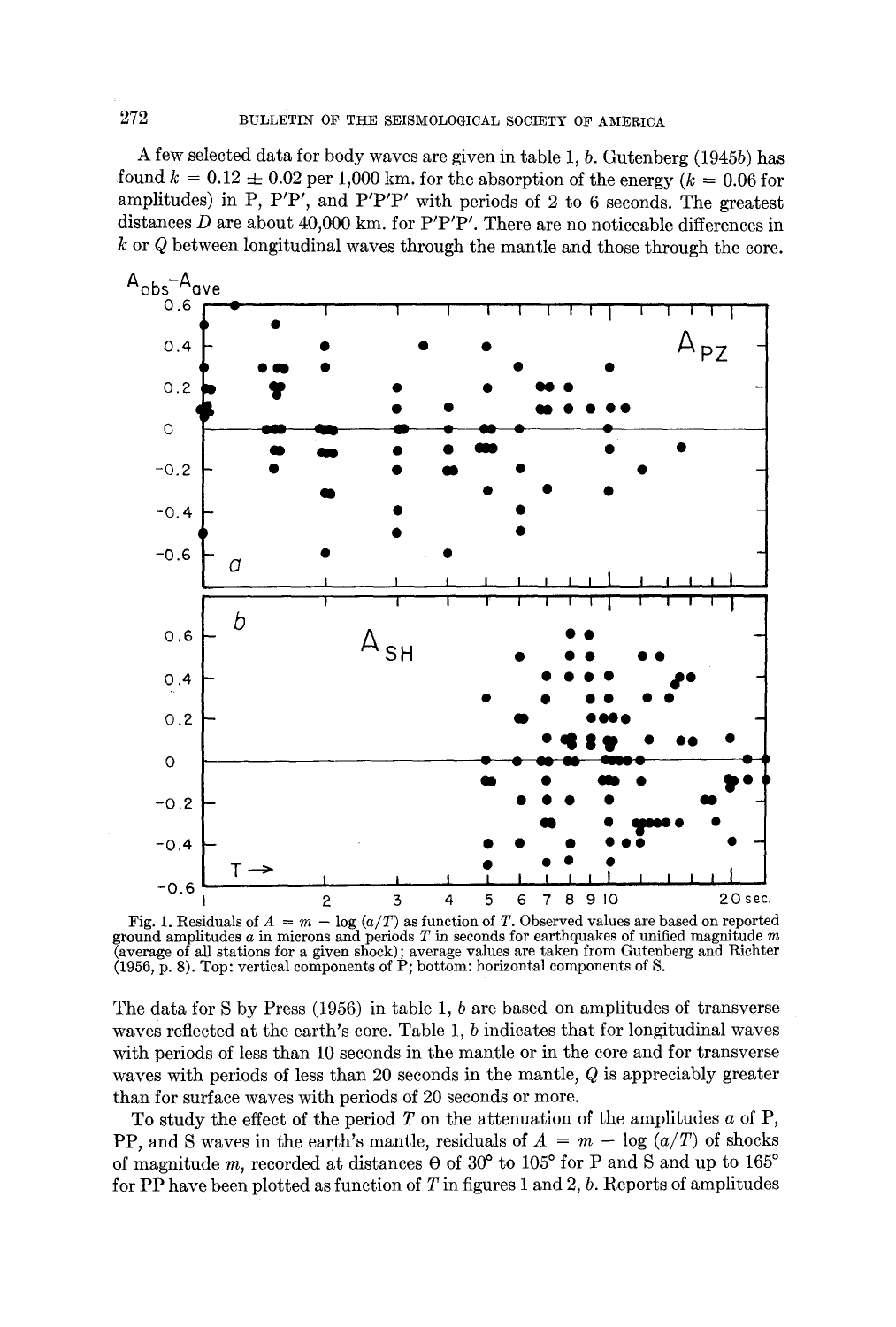

Fig. 2. Top:  $log (a/T)$  for earthquakes of magnitude  $m = 7.0$  as function of distance for rig. 2. Top. log (a/1) for each equation in magnitude  $m = 1.6$  as function of absent vertical component of PP. The curve is calculated from the travel-time curve, the observations (18 stations) are reduced to  $m = 7$  by ad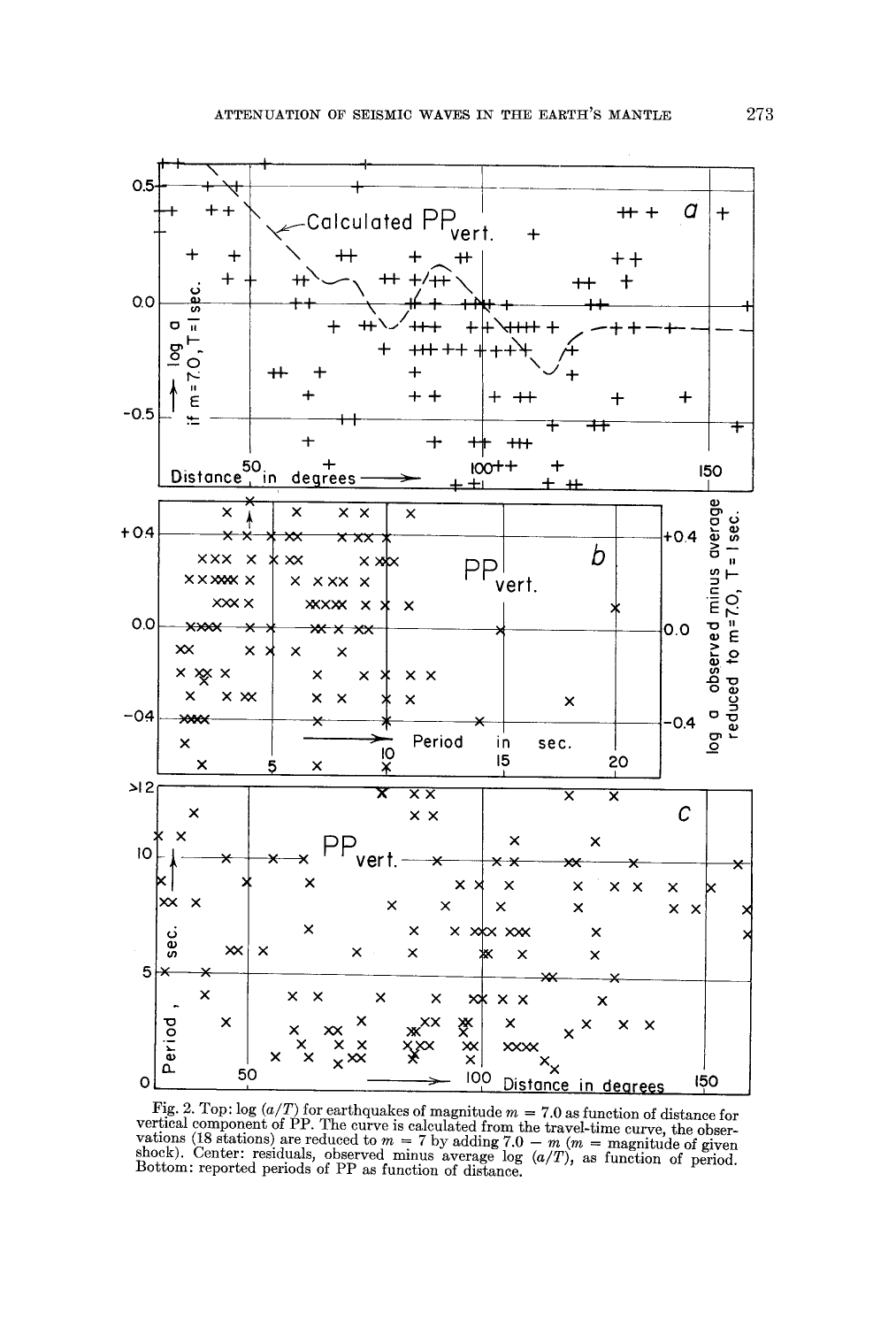and periods for more than 40 different shallow shocks between 1950 and 1954 (many with readings for several phases) have been used from Kiruna, Pasadena, Praha, and Uppsala; for 20 to 40 shocks, from La Paz, Palisades, Riverview, and Wellington; for less than 20 shocks, from Berkeley, Budapest, Christchurch, Hamburg,



Fig. 3. Residuals as function of  $T$  of individually calculated magnitudes  $m$  of the main Kern County earthquake, 1952, based on log  $(a/T)$ , measured on records of stations with distances over 20°, for vertical component of P, its horizontal component, and the horizontal component of S.

Honolulu, Jena, and from auxiliary stations of Praha. The magnitude m is the average of all available data for P, PP, and S, and the residuals are based on Gutenberg and Richter (1956, table 2, p. 8). Figure 3 shows residuals of m for the Kern County, California, earthquake, 1952, as function of the period; they are based on individual values of log  $(a/T)$  at distances over 20<sup>o</sup>. No indication of a systematic difference in log *(a/T)* depending on T has been found in these or other instances (compare table 2). Moreover, for distances over 20<sup>°</sup> there is no indication of a change in prevailing periods for P, PP, or S as function of the distance  $\Theta$  (figures 4 and 5).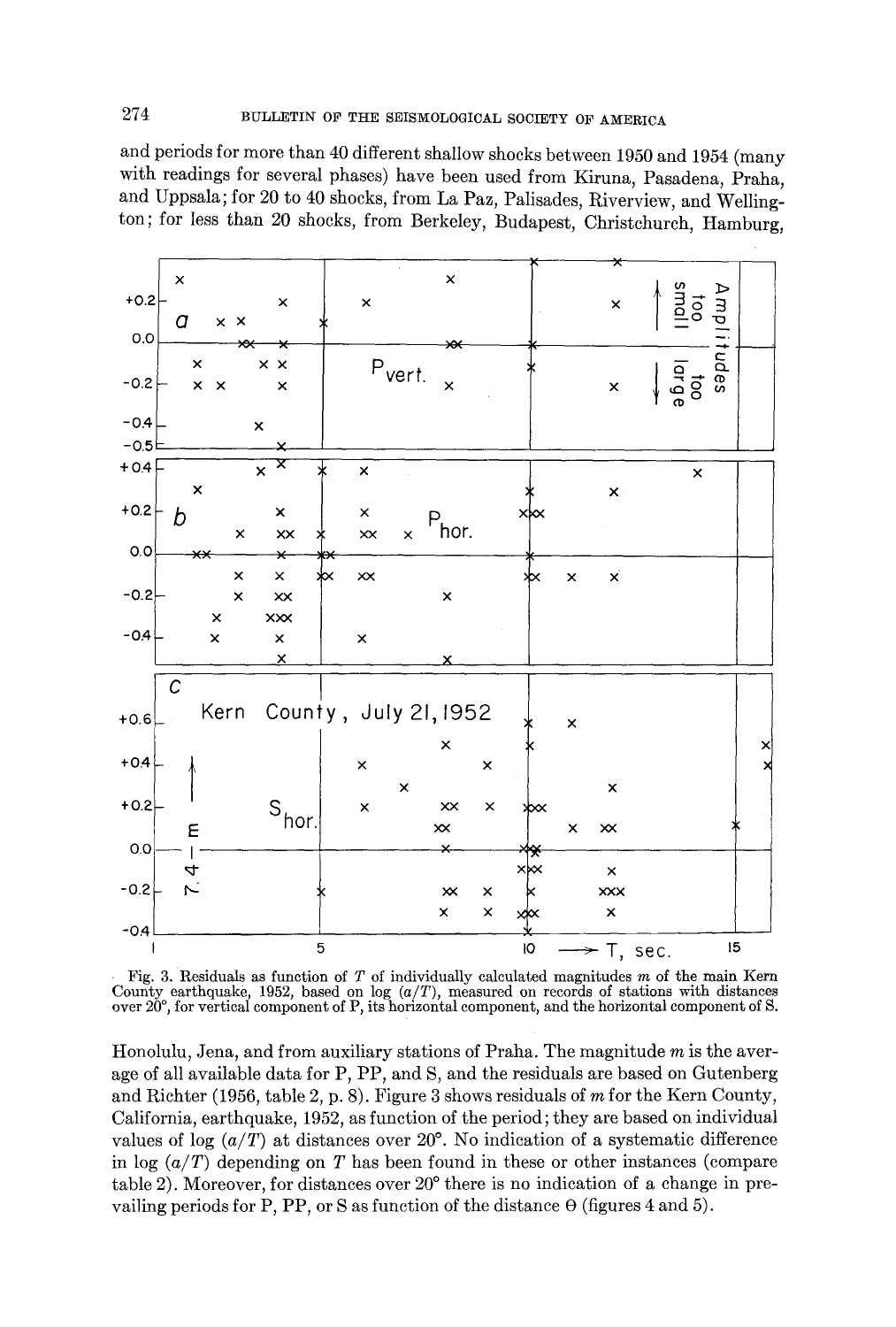The smallest periods observed regularly in S waves at distances between 20° and 100° are about 4 seconds, while periods in P waves of 1 to 3 seconds are frequently reported for all these distances. The difference between the smallest periods in P and in S is obvious in figures 1, 3, and 6. The prevailing ratio of about  $2:1$  between periods of S and P has been considered by Wiechert (Gutenberg, 1914, p. 195) to be a result of simultaneous generation of P and S waves of equal length at the source.



Fig. 4. Periods of waves with large amplitudes of S (top) and P (bottom) as function of distance for earthquakes 1950-1954, reported by 18 stations (see text).

Gutenberg (1936) believes that frictional processes as discussed above play an important role in the lengthening of the waves at short epicentral distances. Ewing and Press (1956) consider the possibility that absorption of relatively high frequencies in S may involve effects of pockets of magma in the mantle.

If, in addition to processes at the source, properties of the upper portion of the mantle play a role in producing prevailing of certain periods in P and S and the lack of short periods in S, these phenomena should be affected by the focal depth. In table 3, data are given for the frequency of reported periods for P and S in shallow, intermediate, and deep earthquakes for the same stations and years as in figures 1 and 2. It has to be considered that reported frequencies of periods depend on the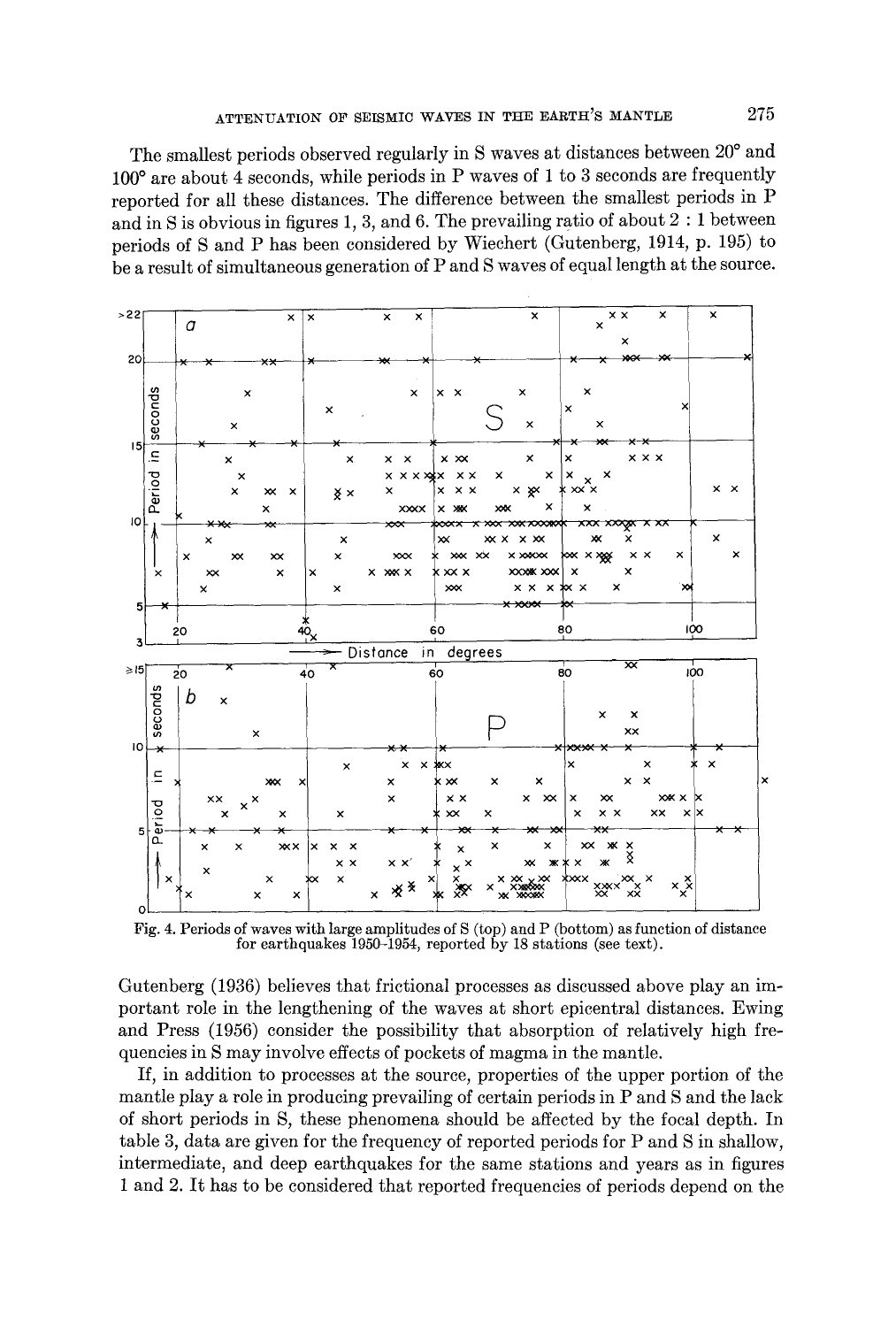characteristics of the instruments used. Moreover, most observers prefer certain periods (e.g., 10 sec. to 9). Nevertheless, table 3 indicates a shift to shorter periods with increasing focal depth for P as well as S; relatively long periods become less prominent with increasing focal depth, and the spectrum contracts. More detailed study shows that the frequency curve for reported periods of P has a sharp peak near  $T = 1$  second regardless of focal depth, while the curve for the periods of S has a fairly sharp peak near  $T = 5$  seconds in deep shocks, but more flat maxima near 8



Fig. 5. Measured periods of large P waves (top) and large S waves (bottom) as function of distance on records of main Kern County earthquake, 1952.

and 10 seconds for intermediate and shallow shocks respectively. There is no indication that the frequency distribution of the periods changes for shocks in any of the three depth intervals as a function of epicentral distance between  $20^{\circ}$  and  $100^{\circ}$ .

As periods of 1 second or less are observed in S near the source of shallow shocks, it follows that properties of the crust and probably also of the upper portion of the mantle play an important role in increasing the periods of the most conspicuous S waves (either by absorption of high frequencies, or by lengthening of the waves, or both) and in eliminating periods of less than 4 seconds. This process becomes less efficient as the focal depth increases and the waves travel less in the upper portion of the earth.

Additional data are supplied by Gutenberg (1957c) in an investigation of periods of P and S recorded simultaneously by instruments with short-period, mediumperiod, and long-period characteristics at Pasadena. All observations of P, PP, P'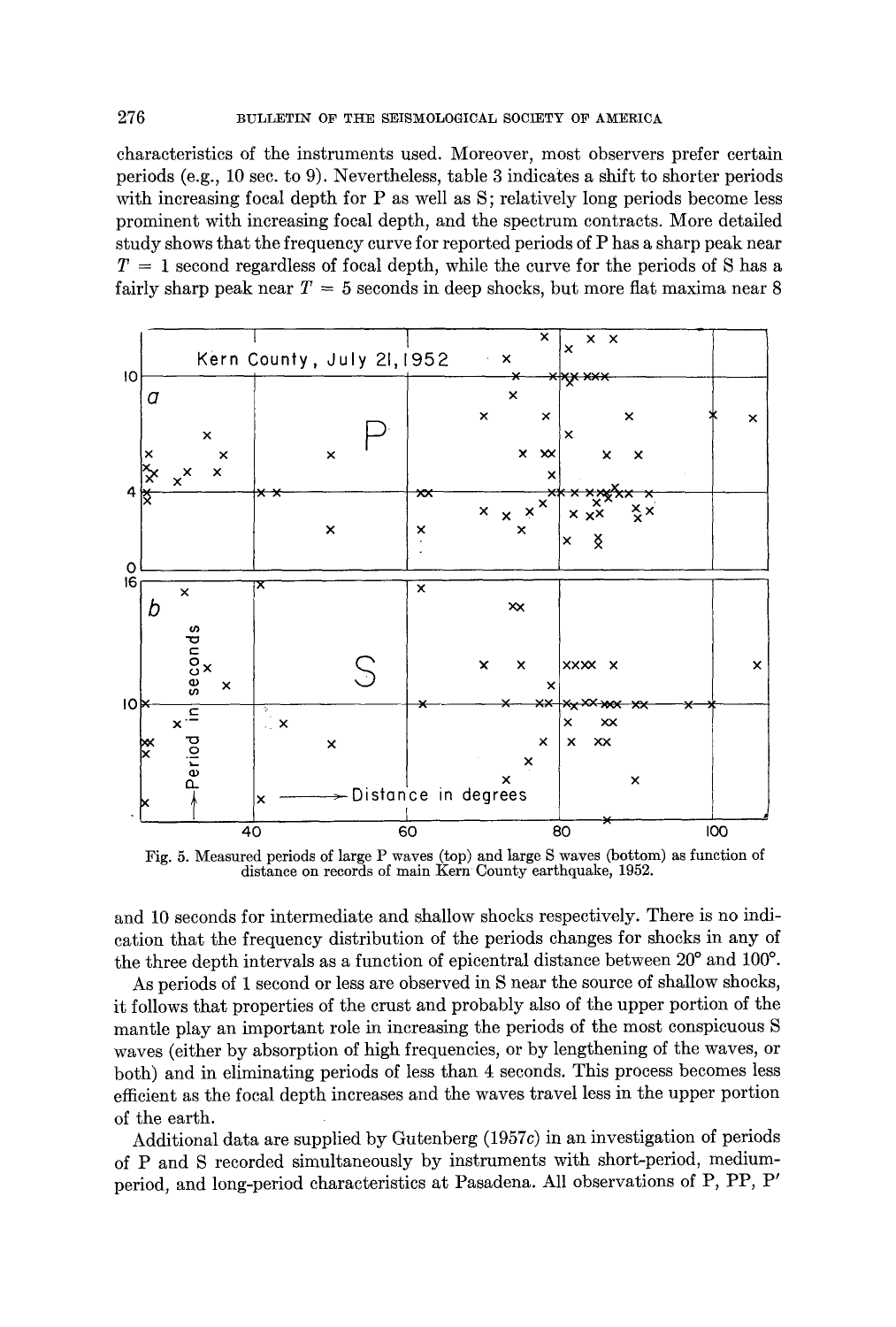(Gutenberg, 1957a), and S show that in each phase several distinct small ranges of periods exist for wavelets, arriving simultaneously in P, PP, and S (but not in P'), each of which carries relatively large energy (fig. 6). In all instances studied the two or three largest P wavelets in the period range of less than 10 seconds carry much more energy than any of the largest wavelets with periods of over 10 seconds. Rela-

|                  |                                                                                                         |                  |      |         | $T =$ period in seconds, $R =$ range of distances.) |      |             |                                             |  |
|------------------|---------------------------------------------------------------------------------------------------------|------------------|------|---------|-----------------------------------------------------|------|-------------|---------------------------------------------|--|
|                  |                                                                                                         |                  | PP   |         |                                                     | S    |             |                                             |  |
| $\boldsymbol{R}$ |                                                                                                         |                  |      |         |                                                     |      | $\tau$      |                                             |  |
|                  | $1 - 3$                                                                                                 | $\geq 8$         | R.   | $1 - 4$ | $\geq 8$                                            | R    | $4 - 7$     | $\geq$ 14                                   |  |
| deg.             |                                                                                                         |                  | deg. |         |                                                     | deg. |             |                                             |  |
| $20 - 40$        | $0.0 + 0.1$<br>$75-100$  -0.1 $\pm$ 0.1  -0.1 $\pm$ 0.1  120-165 +0.1 $\pm$ 0.1  -0.1 $\pm$ 0.1  75-110 | $ -0.1 \pm 0.3 $ |      |         | $30-60$ + 0 $1\pm0.3$ + 0 $1\pm0.1$ 20 - 40         |      | $0.0 + 0.1$ | $0.0 \pm 0.1$ +0.1 $\pm 0.1$<br>$0.0\pm0.1$ |  |

# TABLE 2 MEAN DIFFERENCES OF OBSERVED VALUES OF LOG *(a/T)* MINUS THEIR VALUES CORRESPONDING

TO THE CALCULATED AVERAGE MAGNITUDE FOR EACH GIVEN SHOCK, AND STANDARD ERRORS (Material as in figs. 1 and 2.  $a =$  amplitude in microns,

TABLE 3 FREQUENCY (PER CENT) OF PERIODS T IN P AND S WAVES REPORTED FOR SHALLOW SHOCKS (FOCAL DEPTH  $h \leq 60$  KM.), INTERMEDIATE  $(60 < h \leq 300$  KM.), AND DEEP SHOCKS  $(h > 300$  KM.)  $(n = number of data)$ 

|          | Shallow shocks  |     | Intermediate shocks |     | Deep shocks |    |
|----------|-----------------|-----|---------------------|-----|-------------|----|
| T        | P               | S   | P                   | S   | P           | s  |
| sec.     |                 |     |                     |     |             |    |
|          | 42              |     | 45                  |     | 67          |    |
| $4 - 6$  | 25              | 9   | 28                  | 22  | 27          | 53 |
| $7 - 10$ | 28              | 45  | 20                  | 51  |             | 32 |
|          | $6\overline{6}$ | 30  |                     | 19  |             |    |
|          |                 | 16  |                     |     |             |    |
|          | 200             | 247 | 125                 | 111 | 45          | 38 |

tively long continuation of high-frequency waves (DZ, DE in fig. 6) may result from scattering (Tatel, 1954). For  $T > 10$  seconds the maximum energy in a single wavelet decreases with increasing period. In PP the periods of the wavelets carrying the largest energy extend to slightly greater values than in P, but the decrease in energy for wavelets with periods of over t5 seconds is marked. Finally, in S the periods of wavelets carrying the largest energy extend from about 3 to 20 seconds, but the largest wavelets with periods of more than  $24\pm$  seconds rarely carry more than about one-half the energy of the shorter wavelets with the largest amplitudes.

As the prevailing periods of P and S increase at small epicentral distances (Gutenberg 1936; 1957b, p. *222),* it appears that the attenuation process in the earth's crust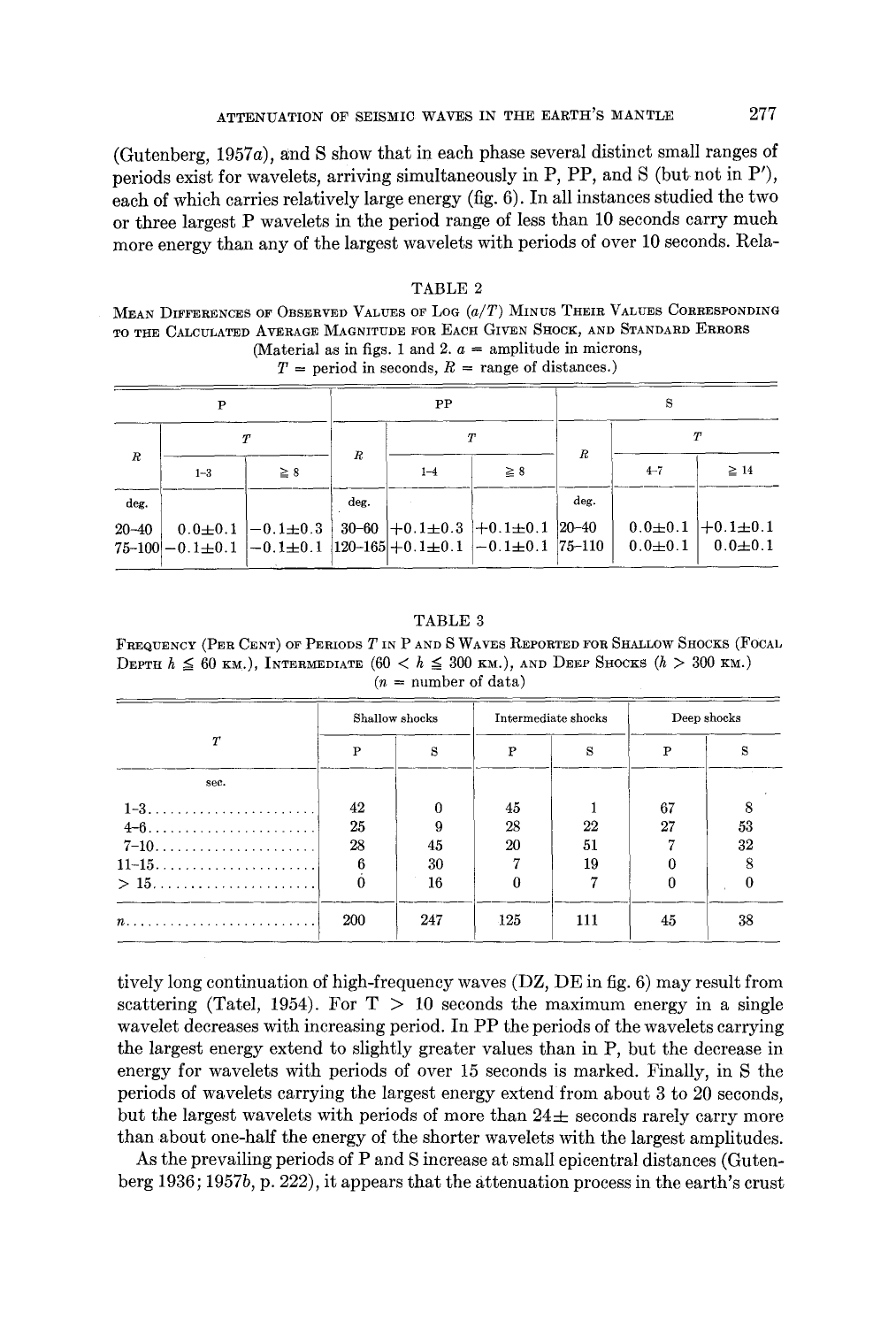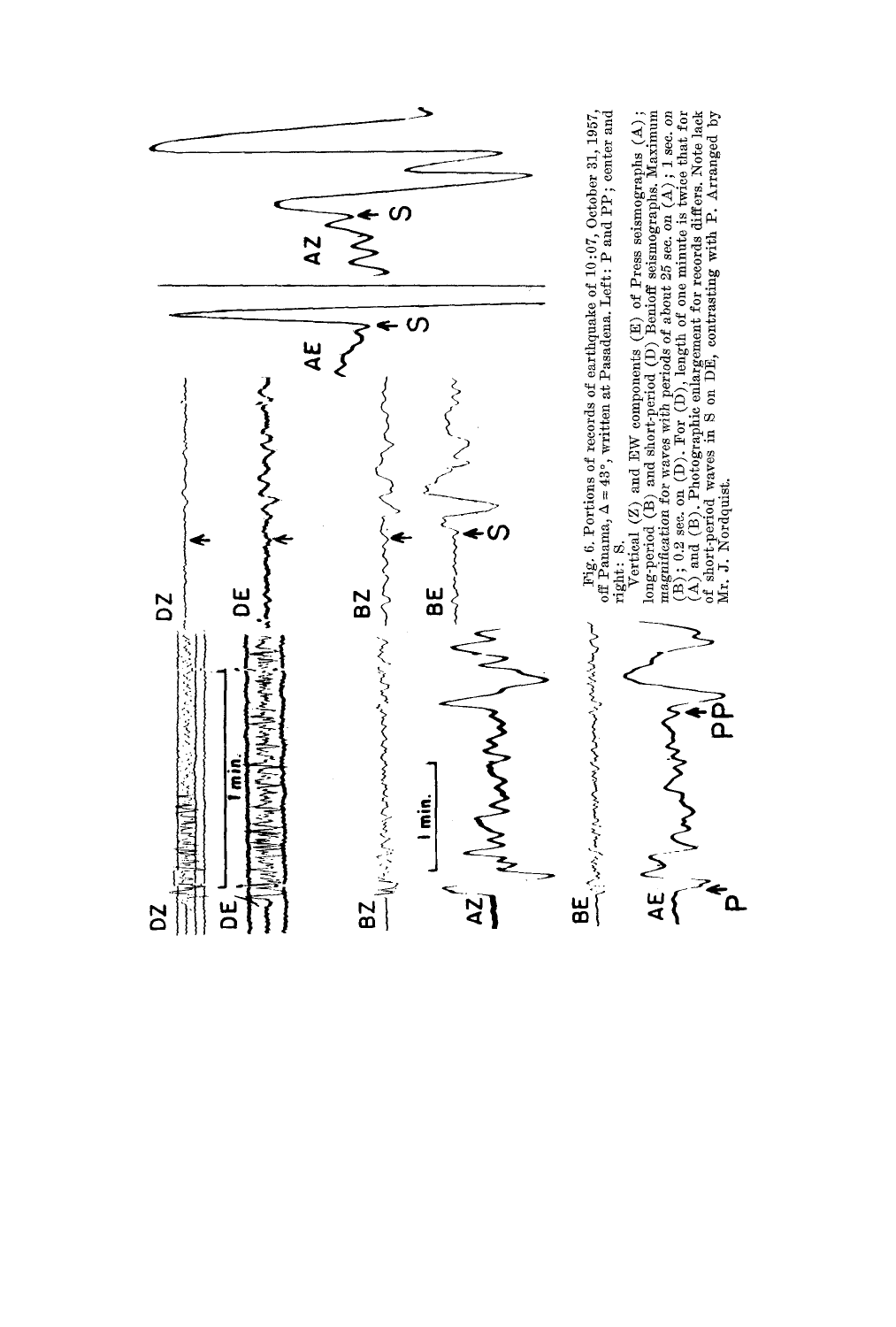is different from that in the deeper portion of the mantle. Investigation of details for the crust and the upper part of the mantle is difficult as a consequence of the complicated wave paths and of the low-velocity channels; interpretation of observed phases at epicentral distances between roughly  $2^{\circ}$  and  $20^{\circ}$  is frequently doubtful.



Fig. 7. Observed values of  $A = m - \log (a/T)$ , where  $m =$  magnitude of shock,  $a =$  ground amplitude in microns and  $T =$  period in seconds, reported by one of 18 stations. The calculated curves are based on travel-time curves, the observed average curves on Gutenberg and Richter<br>(1956, p. 8). Top: vertical component of P; bottom: horizontal component of S.

The attenuation of waves in the earth can also be investigated by calculating amplitudes to be expected on the basis of the observed travel times. For P, Gutenberg (1958) has used the travel times for surface foci (Gutenberg, 1953), for S those of Jeffreys-Bullen (1948), with  $k = 0.06$  per 1,000 km, for the amplitudes of P and S. The calculated curves for log  $(a/T)$  (figs. 2 and 7) agree within the limits of error with the observations and confirm that k is  $0.06 \pm$  for P and S.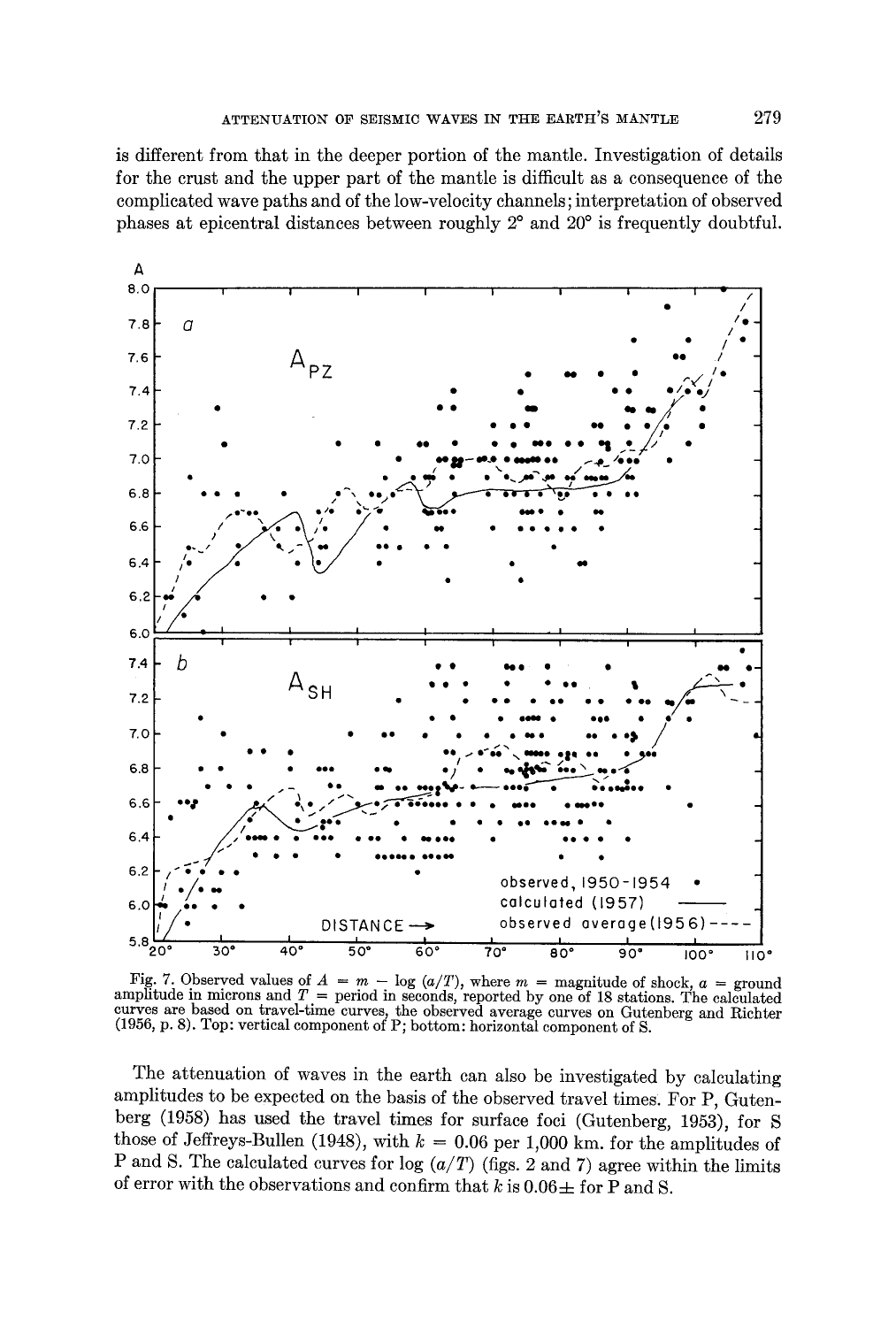280 BULLETIN OF THE SEISMOLOGICAL SOCIETY OF AMERICA

The effect of k on the amplitudes is especially large for PP at great distances. Approaching 180<sup>°</sup>, the contribution of the attenuation term to log  $(a/T)$  is about 0.5, if  $k = 0.06$  per 1,000 km., as assumed; table 2 shows that the effect of T on  $\log (a/T)$  probably does not exceed 0.1 in the same units for distances between 45<sup>°</sup> and 150° and periods between  $2\pm$  and 10 $\pm$  seconds. These results again indicate that the effect of the period on the attenuation of body waves in the mantle is small and within the limits of errors from incorrect assumptions. There are several of these, like the neglected effect of variations with azimuth of the energy leaving the source, neglect of the (small) loss of energy at the Mohorovičić discontinuity, local variations in the reflected energy of PP. On the other hand, all reproduced results and curves are logarithms, so that an error by a factor of 1.3 in the quantity involved produces an error of only 0.1 in the result. Moreover, a variety of averages have been used, in which "errors" are minimized, unless they are systematic.

Finally, if Q were constant and equal to 400, which corresponds to P waves with  $T = 12$  sec. (table 1), amplitudes of P waves with periods of 2 seconds would be reduced by absorption ( $k = 0.36$  per 1,000 km.) to  $0.02 \pm$  at distances near 90<sup>°</sup> instead of to 0.5 for  $k = 0.06$ , that is, to about 1/25 of the observed amplitudes, and those of P'P'P' with the usual periods of about 4 seconds to  $0.002\pm$  instead of to  $0.1\pm$ , that is, P'P'P' would not appear even on seismograms of great shocks. Much higher absorption would result if k were proportional to  $T^{-2}$ . From all data, we may safely conclude that in the earth's mantle below about 300 km. the absorption factor k does not increase proportionally to  $T^{-2}$ , as indicated by equations (3) and (4). The assumption that in the mantle k varies proportionally to  $T^{-1}$  as in most laboratory experiments and approximately in surface waves leads to results which seem to be inconsistent with observations. A change of k proportional to  $T^{-\frac{1}{2}}$  could escape detection, but there is no obvious evidence for such a difference in  $k$ .

*Summary.--Previous* investigation of records of near-by earthquakes has indicated that the periods of body waves increase on paths through the upper portion of the crust. We find now that at distances beyond 20° periods of a fraction of a second which exist in P and S waves near the source have disappeared, and that at distances between 25° and 110° S waves show rarely periods of less than 4 seconds, while periods of 1 second are recorded in P waves to distances of  $100 \pm$  degrees beyond which no direct P exists. There is no indication of differences in the absorption coefficient of amplitudes,  $k = 0.06 \pm$  per 1,000 km., for P, PP, and S waves in the deeper portion of the mantle and for P' waves through the mantle and core regardless of the period. The attenuation for seismic waves in the mantle cannot be represented by the same equations as for the earth's crust nor by those based on laboratory experiments. Amplitudes of seismic waves through the deep portions of the crust and the upper portion of the mantle are much more affected by complications in the paths as a consequence of the "low-velocity layers" than by absorption and, therefore, do not give useful information on the attenuation processes.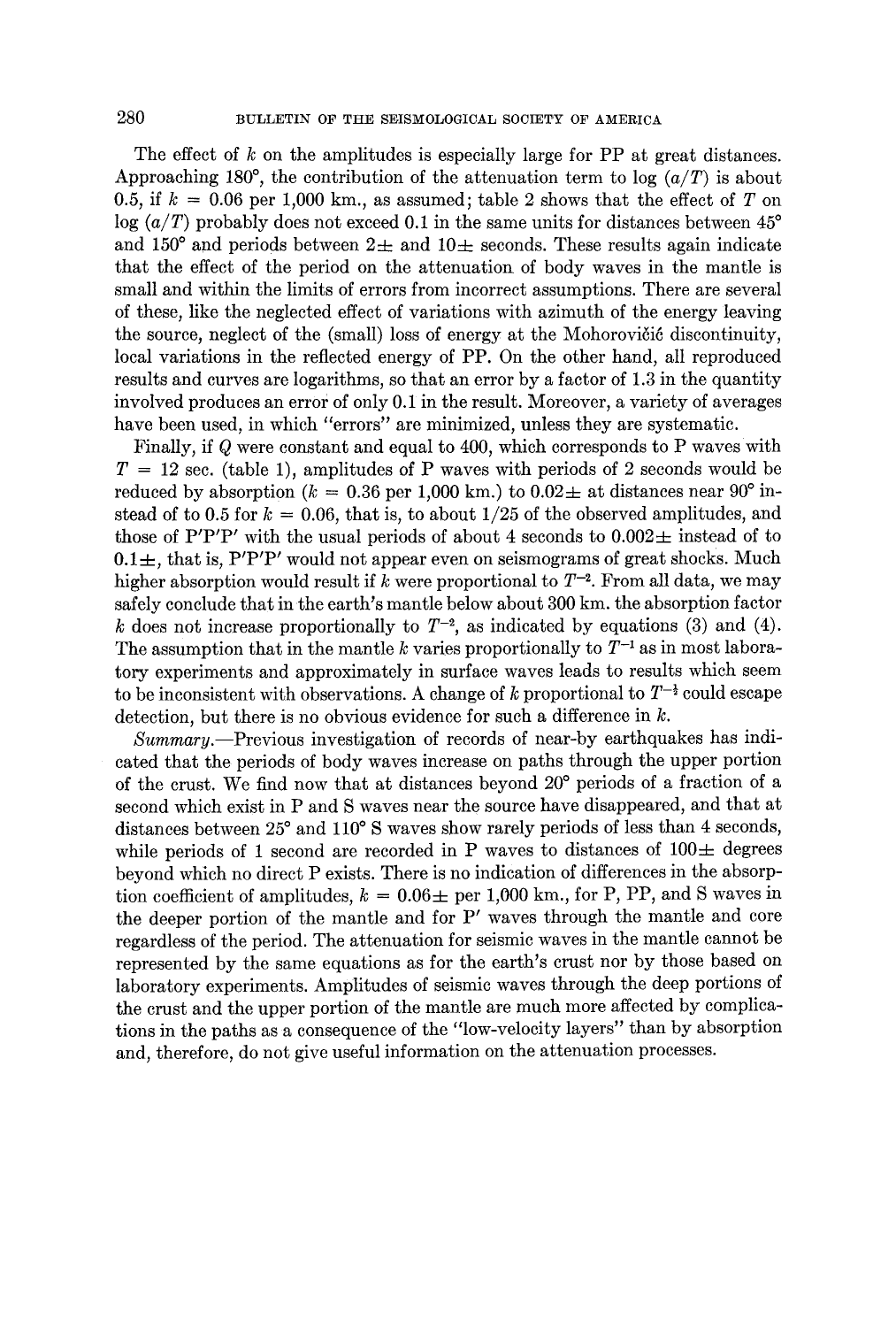### REFERENCES

Arakawa, H.

1931. "Dispersion and Absorption of Dilatational and Distortional Waves in Visco-elastic Solids," *Geophys. Mag. Tokyo~* 4: 215-223.

Birch, F.

1942. "Internal Friction in Vibrating Solids," *Handbook of Physlcal Constants,* Geolog. Soc. Am., *Spec. Paper* No. 36, pp. 89-92.

- Birch, F., and D. Bancroft
	- 1938. "Elasticity and Internal Friction in a Long Column of Granite," *Bull. Seism. Soc. Am.,*  28: 243-254.

Born, W. T.

194l. "The Attenuation Constant of Earth Materials," *Geophysics,* 6: 132-148.

Caloi, P.

1950. "Comportment des ondes de Rayleigh dans un milieu firmo-elastique," Travau× Sci., Assoc. Internat. Seismol., Bur. Centr., A, 17: 89-108.

Collins, F., and C. C. Lee

- 1956. "Seismic Wave Attenuation Characteristics from Pulse Experiments," *Geophysics,* 21: 16-40.
- Ewing, M., and F. Press
	- 1954. *"An* Investigation of Mantle Rayleigh Waves," *Bull. Seism. Soc. Am.,* 44: 127-147.
	- 1956. "The Long-period Nature of S-Waves," *Trans. Am. Geophys. Union,* 37: 343.

### Förtsch, O.

1956. "Die Ursachen der Absorption elastischer Wellen," *Annali di Geofis.,* 9: 469-524.

Gutenberg, B.

- 1914. "Beobachtungen über die Perioden der Erdbebenvorläufer," Gerlands Beitr. z. Geophysik, 13: 184-196.
- 1924. "Dispersion und Extinktion von seismischen Oberflächenwellen und der Aufbau der obersten Erdschichten," *Phys. Zeitschr.,* 25: 377-381.
- 1936. "Periods of the Ground in Southern California Earthquakes," *Earthquake Investigations in California* 1934-1935, U. S. Coast and Geodetic Survey, *Spec. Publ.* 201, pp. 163-225.
- 1945a. "Amplitudes of Surface Waves and Magnitudes of Shallow Earthquakes," *Bull. Seism. Soc. Am.,* 35: 3-12.
- 1945b. "Amplitudes of P, PP, and S and Magnitude of Shallow Earthquakes," *Bull. Seism. Soc. Am.,* 35: 57-69.
- 1951. *Internal Constitution of the Earth* (Dover Publ.; 439 pp.).
- 1953. "Travel Times of Longitudinal Waves from Surface Foci," *Proc. Nat. Acad. Sci.,* 39: 849-853.
- 1957a. "The 'Boundary' of the Earth's Inner Core," *Trans. Am. Geophys. Union,* 38: 750-753.
- 1957b. "Effects of Ground on Earthquake Motion," *Bull. Seism. Soc. Am.,* 47: 221-250.
- 1957c. "Spectrum of P and S in records of Distant Earthquakes," *Zeitschr. f. Geophysik,* 23: 316-319.
- 1958. "Velocity of Seismic Waves in the Earth's Mantle," *Trans. Am. Geophys. Union,* 39 (In press).

Gutenberg, B., and C. F. Richter

1956. "Magnitude and Energy of Earthquakes," *Annali di Geofis.,* 9: 1-15.

Gutenberg, B., and H. Schlechtweg

1930. "Viskosität und innere Reibung fester Körper," *Phys. Zeitschr.*, 31: 745-752.

Hardtwig, E.

1952. "Ueber die Formiinderung mikroseismiseher Wellen wiihrend des Ausbreitungsvorganges," Pontif. Acad. Sci., Scripta Varia, 12: 367-386.

Jeffreys, H.

1931. "Damping in Bodily Seismic Waves," *Geophys. Suppl.,* 2:318-323.

Jeffreys, H., and K. E. Bullen

<sup>1948.</sup> *Seismological Tables* (Brit. Assoc. Adv. Sci., London; 50 pp.).